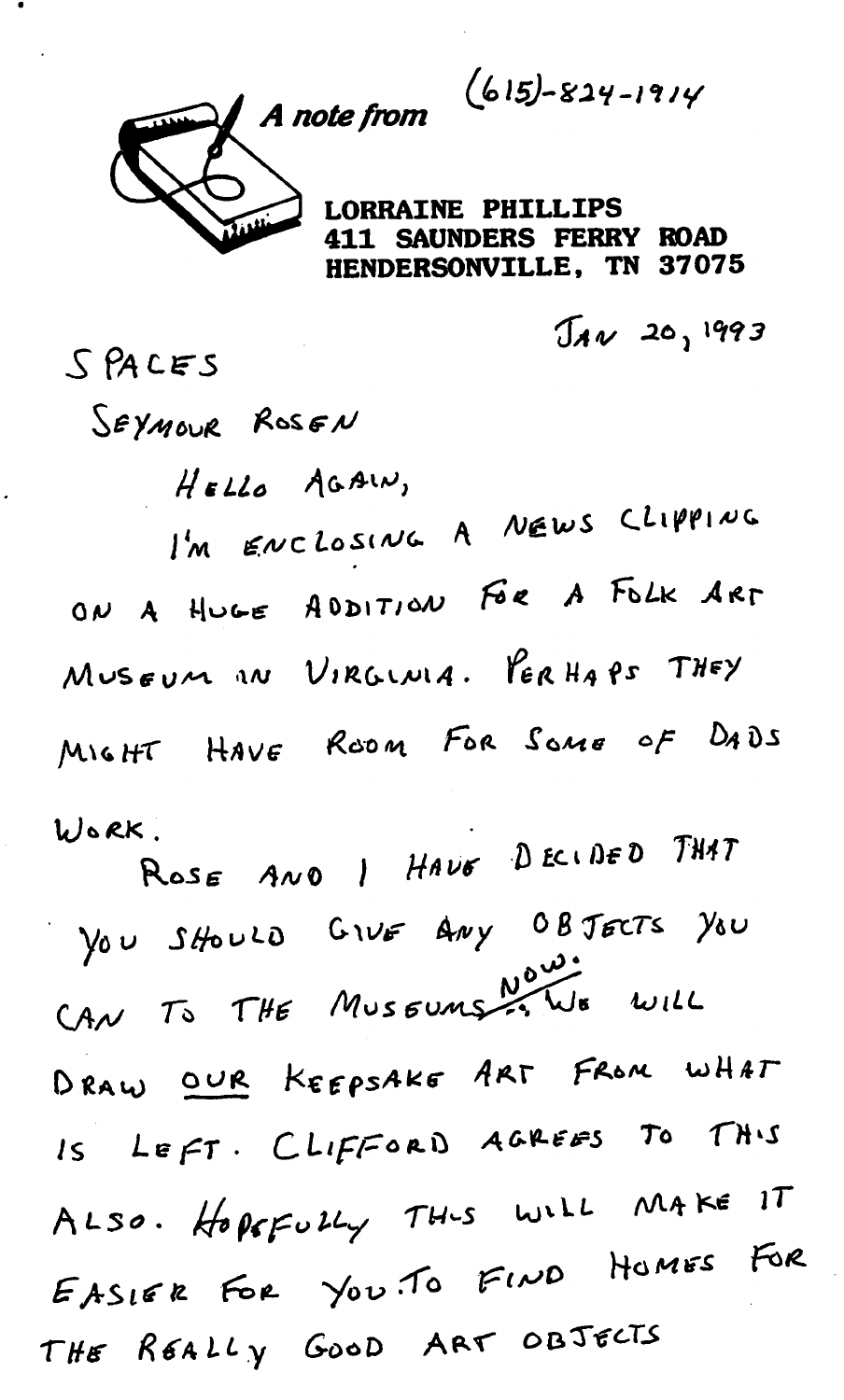

L,

TNE PHILLIPS **411 SAUNDERS FERRY ROAD** HENDERSONVILLE, TN 37075

I AM PLANNING TO COME TO L.A. IN THE EARLY SPRING, AT THAT TIME ROSE AND I WILL DIVIDE DADS ANTIQUES, ETC. AND ANY SMALLER OBJECTS UP BETWEEN THE 20 GRAND CHILDREN. OF COURSE ANY ART ITEMS ARE YOURS TO DONATE UNLESS YOU FEEL THEY CANNOT BE DONATED. AT LEAST IT WILL REDUCE THE VOLUME OF STORAGE ITEMS, WE PER HAPS COULD PUT THE BALANCE IN OTHER BETTER STURAGE & WHERE THEY COULD BE SEEN AND DISPLAYED EASIER.